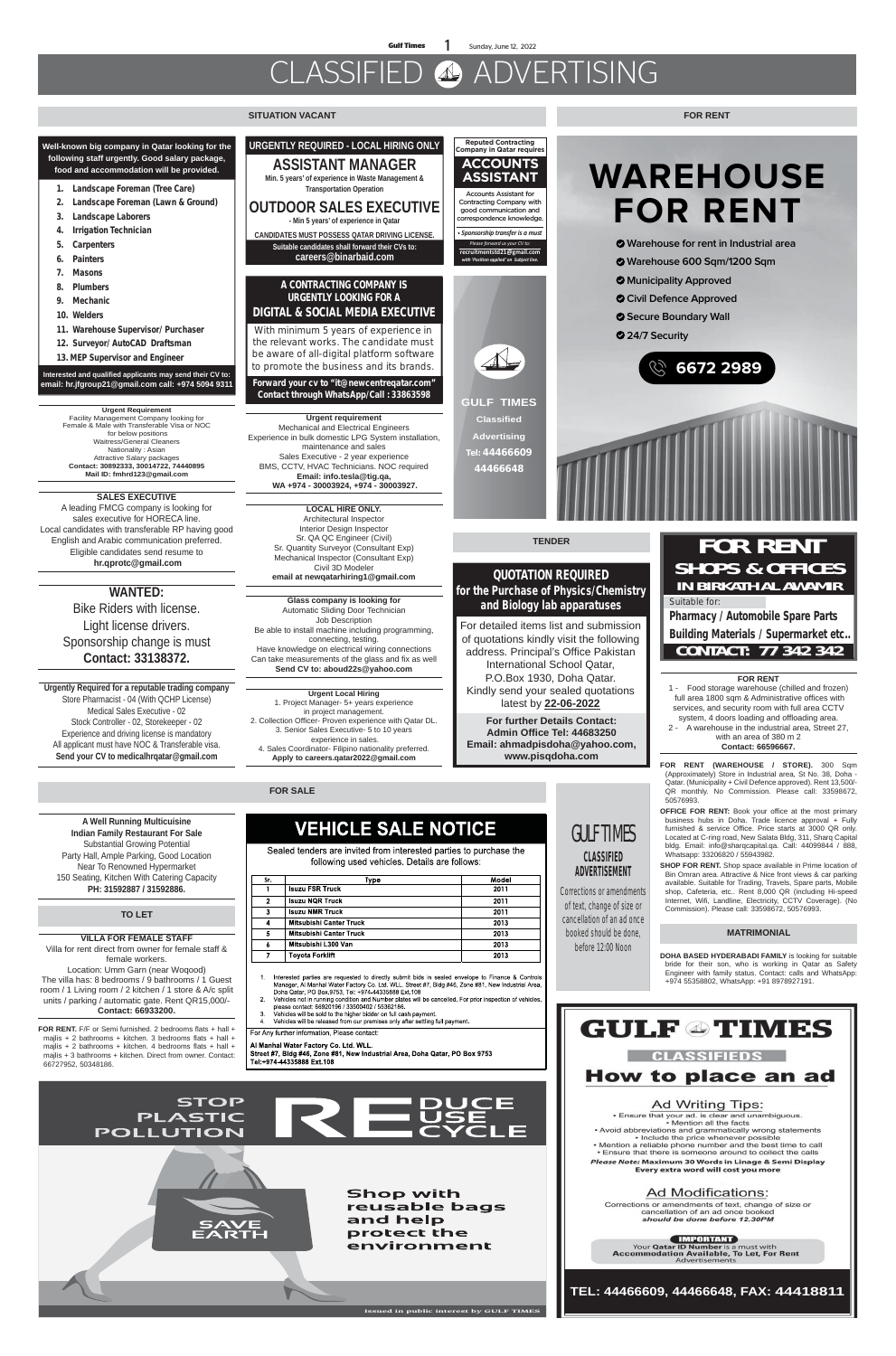#### **SITUATION WANTED**

**An Indian Female, Post graduate in**  Finance and Accounting from University of Birmingham U.K, Graduation in B.Com Professional from Manipal University seeks a suitable placement in the field of Accounting, Finance &Auditing. Having Valid Qatar Residence Permit & Qatar Driving License. Excellent communication skills, team player.  **Interested may contact Tel. No. 66568904 or Email: annz333@gmail.com**

**Arab BDM/ Commercial Manager,** 15 years in Qatar, well experienced in construction & Façade field, well known of tender / contracts process . Looking for suitable opportunity. **Please contact at Mob: 70006188 Email: ahmed\_aksm@hotmail.com**

**Senior Accountant/Finance Manager:** Srilankan Male, BBA (specialized in Accounting), Partlyqualified Chartered Accountant, AAT,MBA(reading-final year), 12 years of experiences(10 years in Qatar)with various industries, excellent handling of funds&working capital, dealing with bank; facilities,bank guarantees,LCs. Solid experience in Accounting, Costing and budget, Auditing(Internal & External),payroll(WPS),business plan and Analysis(NPV,IRR, etc.) Driving License, join immediately (QID with NOC). **Contact:77151120 & email: asfar85@gmail.com**

#### **Logistics & Purchase manager**,

over 16 years experience with main contractors/Trading companies in Qatar,holding Qatar driving license,visa transferable & NOC available,looking for suitable opportunities, can join one month notice. Seeks suitable placement in the field of supply chain, having transferable Visa with NOC available  **Mail to: prasannan25@gmail.com, Phone: 55253910.**

#### **Indian male**

with 5 yr experience looking for sales coordinator position with transferable visa **Contact: 30188704 Email: mssamir@gmail.com**

**ADMIN & HR SPECIALIST:** Indian Male.MBA in HR & Business Operation. 15+ Years of experience in GCC including Qatar as CEO Office Manager, Admin, HR, Payroll preparation, Operation, Facility Management, Procurement. Well experienced in all Recruitment processes, Travel coordination, relationship building, Camp Management, Business Administration & presentation design. MS Office, PBI, English+Arabic. Can join immediately. NOC ready. Contact:77360225, email: paravath2019@gmail.com.

**MECHANICAL ENGINEER** (B.Tech) with 9+ years of experience in large scale MEP projects in Qatar. Available to join immediately with transferable visa (RP). Hands on experience in MEP design, HVAC site execution, technical documentation, inspection, project handling, submittals, T&C, Project closeout & QCDD handover works. Familiar with QCS codes and standards and good experience with reputed clients in Qatar. Mob/WhatsApp: 50288722, Email: jabiralukkal@outlook.com

**MECHANICAL ENGINEER** having 7+ years of experience holding transferable visa with NOC. Good knowledge in MEP Testing and commissioning, installation,QA/QC and mep services in commercial projects. Holding QATAR Driving license. Looking for suitable jobs and can join immediately. Contact / whatsapp - 66943378, Email: akhilsatheesh1990@gmail.com

**FEMALE ADMIN ASSISTANT AND SECRETARY**: 6 years experience in GCC transferable visa, looking for opportunities ready to join immediately. Email: noorjahaniss790@gmail. com, Contact no: 77135950.

**ACCOUNTANT.** B.Com graduate. Having more than 7 years experience in Qatar. Having knowledge in Tally and MS Office. Transferable Visa with NOC. Ready to Join Immediately. Contact: 30259877, email: munavir143@gmail. com

**CIVIL ENGINEER/CONSTRUCTION MANAGER** (Approved MMUP) with 12 years experience in construction management of civil Infrastructure projects in Qatar Experienced and hands-on in a Multimillion Dollar Projects of Infrastructure (Highways, Roads, Drainages, shallow utilities.) Ready to joint immediately, available visa with NOC. Contact: 00974-33462268, email: mohamedyousif85@ hotmail.com

**PLANNING ENGINEER (MENG)** with over 10 years planning experience in oil & gas projects, substation, road, buildings, and wind farm. Excellent knowledge in Baseline, Cost loading, S curve, EOT, Project control, Drawing & Procurement tracking. Available for immediate job with NOC. Contact: 33496592, Email: mr.zifan@gmail.com

**HSE MANAGER B.SC, CMIOSH,** T.BOSIET-TFOET, ISO45001, 14001, 9001, RTS39001 Lead auditor, IOSH Train the Traine, with over 15 yrs experience in civil/ construction engineering, MEP, electromechanical, infra roads, infrastructure, oil & gas (onshore & offshore) PTW coordinator. Looking for job. Please contact - andibest1@

outlook.com / Tel: 30489236.

- **SRILANKAN QUANTITY SURVEYOR / ESTIMATOR.** (ISO 9001:2015 Certified). 6 years Qatar experience in Pre and Post Contract. Specializes in Contract and Quantity take-off, Interim payments, BOQ preparation, Monthly bills, Supplier and Sub-contractor payments and all other QS related works. Familiar with AutoCAD, Planswift, Cost X,Ms-Office, Open to work with valid QID and NOC. Contact: 33558358, email: arkammohamed.qs@gmail.com
- **ELECTRICAL ENGINEER/INSPECTOR** 13 year (11 Gcc Experience In MEP, Road & Infrastructure project, Qatar rail, highrise building, pumping station transferable visa /NOC can joint immediately. Contact: 70702504, email: svel86murugan@gmail.com
- **ACCOUNTANT / SENIOR ACCOUNTANT** Srilankan Male. Completed BBA, HND In BM & AAT With 3.5 years experience In Qatar, Over All 6 years experience in Auditing, Reporting , AP, AR & Bank Reconciliation etc. Familiar with Accounting Softwares. Looking for suitable environment. Contact no: 77163564 / mmmthushad@gmail.com
- **OPERATION MANAGER:** 12 Years experience in different field FMCG, Online food Delivery & Ecommerce sector. Valid QID, NOC Transferable & Driving License. Ready to join immediately. Contact: 55986424, Email ID: johninees@ gmail.com
- HR & ADMIN OPERATIONS HEAD. Having 17 years of experience in which more than 6 years in gulf (more than 4 years in Qatar) and 14 years in managerial role. MBA & MCA. Expert in Recruitment, Payroll, Team Building & Staff Retention, Multi Division Operations and Facilities Management. Visa & NOC available. Contact: bijualphonzem@gmail.com, +974 77509980.
- **NURSERY/EARLY YEARS (EYFS) TEACHER -** Female: 10 years of experience in teaching. With excellent communication, coordination, and classroom management skills. Ready to join immediately, with husband sponsored visa. Email: mbiotang@yahoo.com / Tel: 30576329.
- **B.E CIVIL ENGINEER INDIAN-MALE** with UPDA and Driving license | have NOC. Total 4 yrs experience, worked in apartment project, architectural design field, regulatory submissions for govt projects (QP,HMC,RLIC), estimation. Excellent experience in documentation works and in AutoCad drafting. Basic knowledge in Primavera P6 & Revit. Contact: 77303553, email: khanmumith@yahoo.co.in
- **LAND SURVEYOR:-** Indian male having 5 years of GCC experience in construction field. Handled high rise building, villa, even Qatar kharamaa water service connection project and road project, having NOC & transferable visa available ready to join immediately. Contact: 77728640, Email: suriyaishu005@gmail.com
- **STRUCTURAL DRAFTSMAN, having overall 8 years of** experience (5 years in Qatar). Diploma in AutoCAD & Engineering Draughtsmanship. Proficiency in creating all types of Structural shop drawings. Capability to handling multiple tasks and projects. Excellent communicating skills. Having Qatari Driving License. QID with NOC (Can join immediately). Contact: 66760762, Email: mrm.razeel94@ gmail.com
- **SENIOR FINANCIAL ACCOUNTANT,** (CIMA-UK). Sri Lankan male having Over 9 years of Qatar experience in accounting field in Qatar Seeking for a suitable job. Valid Qatar driving license & Transferable visa (QID) with NOC available. Contact: 33552226, email: rakeebira@yahoo.com
- **QUANTITY SURVEYOR,** BSc qualified, more than 11+ years experience (9+ years in UAE & Qatar), specialized in Interior Fit-out works, handled multimillion interior fit-out projects Qatar, expertise in Takeoff, BOQ, Variation, Interim Payment Application, Final Account, Contract Administration, Claims and Sub Contract Management etc. Immediate joining with NOC. Contact: 77097919, email: himzaan@yahoo.com
- **FEMALE ADMIN EXECUTIVE** with 3+ years GCC experience (Qatar), specialized in Data entry, HR/accounts/sales admin roles and proficient in MS Office, holding transferable work visa. Contact +974 31081745, Email: sksaranya293@gmail. com
- **STRUCTURAL & ARCHITECTURAL DRAFTSMAN,** 12 Years Experience in Qatar. Well Expert in preparing Shop drawings and As built drawings. Transferable visa with QID. Ready to join immediately. Contact: 33525728, E-mail: rmgouz@gmail.com
- **IT ADMINISTRATOR/SUPPORT SPECIALIST:** With 9 Years experience in IT Software, Hardware, Networking, Servers, IT Support and CCTV in Qatar and Sri Lanka. Completed BSc Cyber Security & Microsoft, CCNA, etc trainings. I'm opening to work immediately with transferable visa & Qatar Driving License. Email: za.nicelast@gmail.com / 50947669.
- **AUTOMOTIVE TECHNICIAN** & Diagnostic cum Store keeper & Data Entry: With 3 years experience as an Auto Technician, Scan, show room Sales, Store keeper, computer operations in KSA and Sri Lanka and I was Completed Dip in Auto Engineering Craft & computer certifications. I'm opening to work immediately with excellent organization with transferable visa. Email: mubassir.m@yahoo.com / 74042824.

**UPDA (GRADE C) & QCDD APPROVED** Project/Electrical/ Procurement Engineer. Indian Male with 7+ years experience in Qatar in Fire protection/ELV/Electrical systems and Sales. Depth Knowledge in Facility management, Life safety Codes, NFPA, QCS, QCDD regulations, Auto CAD and MS Office. Qatar driving license. Immediate joining with NOC. Email: shamvilvkd@gmail.com / Mobile: +974 31221533.

> **SCIENCE LABORATORY TECHNICIAN** with 3 years experience in conducting chemical analyses of body fluids, such as blood and urine, using microscope or automatic analyzer to detect abnormalities or diseases, and enter findings into computer Sets up, adjust, maintain, and clean medical laboratory equipment by complying with procedures, rules, and regulations. Contact: 50623619, email: franciscafortune91@gmail.com

> **SR. HR & ADMINISTRATION OFFICER:** A versatile Indian, and a good team mentor having more than 15 years of experience in different verticals of HR including, Strategic HR planning, Talent acquisition & employee retention, camp management, Developing and implementation of policies and procedures, Budgeting, Payroll etc. Available immediately with Sponsorship change. Contact: 70920699, Email: smpm2030@gmail.com

**SITE ENGINEER (CIVIL) -** 3 year experience in CIVIL works, Runway /Taxiway/Apron links/Apron areas asphalt laying work in Cochin International Airport. Diploma in civil engineering,Master of Architecture Designing, 3ds max & V-Ray, Lumion, Revit Architecture, Autocad. Good communication skills. Seeking job in Road works. Transferable visa, Valid QID & Qatar driving licence. Available to join immediately. Email: sauravnath1561998@ gmail.com / Mob: 70278068, 66992857.

**SENIOR ACCOUNTANT/ACCOUNTANT -** Sri Lankan Male,CIMA-UK and AAT fully qualified with 14 years of experience in accounts finalization,Management Reporting, Auditing,Budgeting,AP,AR, sound knowledge in various softwares, ready to join immediately with NOC. Contact: 77935125 / shmaazim14@gmail.com

**CIVIL SITE ENGINEER -** 3 years experience in civil and road works Runway/A-pron area/Taxi way/Re-carpeting.(Cochin international airport).Diploma civil engineering, Master of Architecture designing, lumion, Revit architecture,3ds max & V-ray and auto cad. Communication skills. Looking for suitable job in any road works, Transferable visa, Valid QID and Qatar driving license. Available to join immediately. Email: sarangnath1561998@gmail.com / Contact no: 70278092, 66987542.

**PAYROLL OFFICER / HR COORDINATOR /** HR officer / HR Recruiter. MHRM & BFA, Having 06 years experience in Qatar, Well knowledge in labour-law, HRIS system, Development of HR policies, Payroll, Budgeting, Recruitment & Employees relationship. Knowledge in SAP, Oracle, Adobe, WPS & MS office. Transferable QID with NOC. Contact no: 55570674, email: arshadanm@gmail.com

**AN ELECTRICAL ENGINEER** with UPDA certification,with an experience of 8 years of handling projects in Facilities management. Aware of CAFM, effective client handling and technical knowledge. Available immediately with NOC and transferable visa. Mail: abidsdk91@gmail.com / 66424450.

**QUANTITY SURVEYOR** (Post and Pre Contract) Sri Lankan having 12 years of working experience in QATAR and UAE, Specialized in Road, Infrastructure, MEP and Buildings Projects, currently working in a international company, having Valid Qatar Id With Noc, Can Join Immediately. Contact: 66126090, email: muftaamohamed@gmail.com

**DOCUMENT CONTROLLER,** HR Executive, HR Assistant, Office Assistant, Indian 8 years GCC experienced with a solid background in the industry of Construction. Experienced with ACONEX and Microsoft Office, Can join immediately. NOC available on request Contact: 33632667, Email: ranjithpv9600@gmail.com

**COMPUTER OPERATOR /** Assistant Accountant/Admin Assistant. 3 Years of experience in accounting field and 3.5 Years As Computer Operator .Can handle up to finalization. Experience in accounts monthly closing, internal audit, receivable, payables, petty cash, bank reconciliations, inventory. Software skill QB,ERP, Tally. Transferable visa with NOC. Ready to join Immediately. Contact: 74707948, email: rashid3667@gmail.com

**ACCOUNTANT - INDIAN MALE, 30,** Graduate having 7yrs

QATAR experience in computerised accounting and finance. Expertise in AP/AR, GL, Bank reconciliations, Finalisation, Reporting & Closing, Payroll & WPS. Knowledge in QuickBooks, Tally ERP software and MS Office. Valid DL and QID with NOC. Contact: 50276977, email: acc. muralikrishna@gmail.com

**SALES EXECUTIVE/SALES COORDINATOR:** Indian male looking for Sales executive position with an experience of 3 years in sales with transferable Visa. Ready to joint immediately. Contact mob: 50532926, sayedshahid123@gmail.com

**SRI LANKAN QUANTITY SURVEYOR** professional with over 11+ years Experience in (Qatar) post & pre contract / Estimator Expertise in BOQ preparation, monthly payments,variations & claims, Sub Contract management,Contract administration and all other cost , contract related & all other QS works. AutoCAD & Revit 2020 Valid QID and ready to join immediately with NOC. Contact: 74705688, email: amhasly@gmail.com

**STORE MANAGER/ASSISTANT** Store manager/Sales Supervisor/Sales Executive. Srilankan professional having 09years Experience in Retail (luxury Retail 5 years in Qatar Duty Free) Graduated HND In Management. Looking for Opportunities. Transferable Visa with NOC. Ready To Join Immediately. Email: shiraf88@gmail.com / Contact: 33979118.

**QUANTITY SURVEYOR: SRILANKAN MALE** with 11 years experience in Pre and Post Contract (Civil, Fit-out & Infrastructure projects). Major roles in Quantity taking off, BOQ preparation, interim payment, variation,Sub contract management, Procurement works and all other Cost related work. Available With transferable visa (with NOC). Ready to join Immediately. Contact: 55896135, email: ansar.sl.akp@ gmail.com

**ADMIN/HR/PR/MARKETING COORDINATOR.** Having more than 12 years experience in admin, PR, HR, and marketing. Qualif: B.A, Dip in Journalism. Fluent in English, Arabic. Expertise in MS Office, digital marketing, PR. Contact: 50972791, email: njbm54@gmail.com

**SOUS CHEF IN BUTCHERY SUPERVISION** in production cold kitchen, Oreintal section, hot kitchen, bakery section and I'm handling also AMIRI flight. I am Filipino with have 10 year experience in production work on Qatar airways and Etihad airways. Contact: 55349172 / 50481451, Email: torrejospulgabryan@gmail.com

**MECHANICAL ENGINEER, INDIAN MALE,** B.tech having five years of experience as Site engineer,Structural engineer, Sales engineer and General Supervisor. Knowledge in AutoCAD and Microsoft Office with transferable RP and Driving license Can join the team immediately. Contact: +974 70539434, e-mail: haseeb.mk@hotmail.com

**QUANTITY SURVEYOR /** Estimation Engineer / Contract administrator who has 16 years experience, chartered qualified, Masters degree in Construction Project Management and Bachelor's in Quantity Surveying. Pre and post contract Experiences in Building construction, fit-out and infrastructure. Currently under transferable visa with NOC. Can be joined immediately. Contact: + 974-77698408, email: gihan.sperera83@gmail.com

**MECHANICAL / SITE ENGINEER /** Project Engineer:

- [B.Tech, MBA] 10 Years Oil & Gas Experience. Handled different Projects, Shutdowns and Maintenance of SAUDI ARAMCO & SABIC. Have Project Management knowledge. Excellent in Site Execution. Have Transferable QID & NOC. Ready to join Immediately. Contact: +974 77821949, Email: mahinaboobackerem@gmail.com
- **HSE PERSONAL,** having 22 years experience infra and construction. Currently, working in well process safety, seeking suitable job. Qualifications: NEBOSH Diploma, Civil Diploma. Whatsapp - 00968 94549278, email: ram\_ hu2003@yahoo.com
- **SENIOR QUANTITY SURVEYOR: Degree Qualified, Over 14** years experience in Apartments, School, Substation, Star Hotel,Water Treatment Plant & Infrastructure projects as a Contractor & Consultant in Qatar and GCC. Experience in Measurement, Payment Variations, Claims, Contract Administrations & Tender. Immediately available-Driving licence & RP with NOC. Contact: 30497437 / zaneem06@ gmail.com
- **ACCOUNTANT / ASSISTANT ACCOUNTANT** Sri Lankan male, having 3 years of experience. BBA (Spcl) degree in Finance, CA (Part qualified), MAAT & Computer Science. MIS Reporting, AR & AP, LC, Payroll, Cash Flow Report, Budgeting & Bank Reconciliation. Strong Knowledge in MS Office. Ready to join immediately. Transferable visa with NOC. Contact: 33282718, email: fathiksahathath@gmail. com
- PLANNING ENGINEER: Proposal to work as freelancer to deliver Project Requirements as per "Clause14 Program of Works". Excellent in PRIMAVERA (P6) & MS office. Proficient in project baseline, scheduling, monitoring, progress updating, manpower histogram, s-curve, cash flow and EOT. Service fee is flexible and would be based on per task or monthly basis. Contact: 31416324, Email: rmrifkan5@gmail. com
- **AN EXPERIENCE ENVIRONMENTAL /** safety officer with years of experience in road infrastructure, building/towers and facility maintenance, with BSC in Architecture (environmental sciences) also having other certifications and license in the field is looking for a company to join with transferable visa. Contact: 33701057, 77452330, email: acjude@ymail.com
- **PLANNING ENGINEER** (MSc UK, BTEC HND Civil Engineer UK, CIPM, MPM) having 9yrs experience and proficient in all facets of Pre-Contract & Post-Contract Stages expert in Client, Consultant & Contractor Sides in Contract Management, Scheduling, Monitoring & Controls, Delay & EOT Claims Analysis, expert in Primavera & MS Office Suite. Avail. to join immediately with NOC. Contact: 77677078, email: ishmaelchibuisi@gmail.com

**SR.ELECTRICAL ENGINEER** (UPDA,QCDD-C)-10 years of experience in Road,pumping station,Airport, Building(MEP) projects in Qatar&India. Handfull experience in Design,Execution,supervision, QAQC, T&C. Qualification-MBA,BEng-Electrical,ISO9001:2015 lead auditor, Dialux, Autocad, QP PTW. Transferable visa. Contact: 33369899, email: alexanderyovakim@yahoo.com

**QC WELDING INSPECTOR** Indian nationality having a experience of 9+ years in Saudi Arabia for various ARAMCO projects. 10 years CSWIP is renewed, NDT Level-2, BGAS-Gr-2 (expired) Expertise in test packages, procedures reviewing, Transferable Visa, ready to join immediately. Contact: 33747899, email: ibrahim6117@gmail.com

**B.E.PETROCHEMICAL ENGINEERING** graduate and NEBOSH-IGC Certification. Trainee experience in CPCL refinery,India. Holding work visa and valid Qatar ID. Ready to join immediately. Seeks suitable entry-level jobs in chemical industries. Contact: 31272605, Email: mohamedshalam619@gmail.com

**CHARTERED ACCOUNTANT,** Sri Lankan male. Fully qualified chartered Accountant ( ACCA UK. BBA in MIS, MBA in Finance). Over 18 years experience in accounting, finance and auditing & in Qatar 7 years. Holding Qatar driving license. Transferable visa with NOC. Contact: 33919813, email: thasna77@gmail.com

**HSE OFFICER:** Certified HSE professional with 11 + years working experience in oil & gas, manufacturing & construction fields. Holder of diploma in mechanical engineering , complete NEBOSH, IOSH, and other safety related certificates. Seeking to work with a reputable company with more responsibilities and challenges. Ready to joint immediately. Valid QID/NOC Qatar driving license. Contact: +974-31080264, Email: shinu44u@gmail.com

**QC INSPECTOR (AUTOMOTIVE).** A committed, passionate and certified Qc inspector/equipment inspection with 11 + years working experience in oil & gas, manufacturing fields. Holder of diploma in mechanical engineering, ISO internal auditor certificates. Seeking to work with a reputable company with more responsibilities and challenges. Ready to joint immediately. Valid QID/NOC Qatar driving license. Contact: +974-31080264, Email: shinojpkspk@gmail.com

**CIVIL ENGINEER:** UPDA Certified Indian male having 10 years of experience in that 8 years in qatar. Including oil & gas experience as well looking for a suitable opportunity. Having Engineer Visa, NOC Available, ready to join immediate. Good Knowledge in all types of Civil works such as Construction, Waterproofing and Maintenance works. Having valid Qatar Driving licence as well. Contact: 30998330, email: praveenshenavit@gmail.com

**MOBILE CRANE OPERATOR** and light vehicle driver Sri lankan male with over 10 years of Gulf experience looking for a job as a mobile crane operator or driver with NOC. Contact: 77431305, email: mohamedfawkhan34@gmail.com

**MECHANICAL ENGINEER:** 2 year GCC experience, Indian, having knowledge in QA/QC - Mechanical construction, Firefighting, HVAC, Plumbing & Drainage and also experience in MEP, Procurement. Contact No: 31275494 , Email id: Mohamedsaleelks@gmail.com , NOC available, Can join Immediately.

**AM A CERTIFIED PROFESSIONAL lifting supervisor a** 

- LEEA member looking for vacancy as lifting supervisor. Contact: 70785041, email: xpinozasteve1@gmail.com
- **PROJECT / FACILITY ENGINEER** @PMP, UPDA certified, 10 years experience including 9 years in Gulf, good experience in managing construction sites, specialized experience in building concrete, finishing, epoxy and waterproofing works and building maintenance, has certificates from AUC in contracts, marketing, finance and interpersonal skills, looks for working in a well established company. NOC is available. Email: mohcrp89@gmail.com / T: 70130141.
- **QUANTITY SURVEYOR / COST CONTROLLER,** BSC(Hons) QS Having 12+Years of experience (Qatar & Srilanka ) specialized in Cost Controlling, quantity take off, interim valuation, Pre & Post Contract activities in QS (Civil&MEP) & Procurement works, familiar to MS.Office, AutoCAD, Planswift & ERP-Oracle. Seeking job - ready to join Immediately. Transferable visa with NOC. Contact: 70941416 / armnabrees@gmail.com
- **SALESMAN CUM CASHIER -** Sri Lankan professional with more than 3 years of experience looking for a suitable opportunity in sales cashier store keeper field. Available with transferable visa and NOC can join immediately. Contact: 33653419, email: afkarmohamed140@gmail.com
- **ASSISTANT ACCOUNTANT / CASHIER:** B.Sc, Tally ERP9, Focus ERP7, Gofrugal: 6+ years of cashier and accounting experience. Expert in Payables, Receivables,WPS Salary,Bank Reconciliation,Cash flow control,Cash Handling,Financial Reporting Analysis,Bank Reconciliation,Controlling petty cash. Proficient in Accounting Softwares & MS Office. Ready to join immediately with transferable visa and NOC. Contact: 74768338, Email: fisherbeba@gmailcom
- **QA QC INSPECTOR/CIVIL INSPECTOR,** more than 11 yrs experience in buildings, roads & infrastructure. Ready to join with a transferable visa. Contact: 31234517, Email: sukeshmukesh@gmail.com
- **IT SUPPORT, SRI LANKAN MALE,** currently in Doha, Higher National Diploma in Computing (Networking) holder, MCSA, MCT, CNSS have more than 4 years' of well experience & excellent knowledge in computer hardware, software, O/S, Server, Networking, CCTV. Available to join immediately. Work visa transferable/NOC. Contact: 77195703, Email: thahir.hussain.imthath@gmail.com
- **QUANTITY SURVEYOR** (Civil, MEP, Interior). Srilankan male, BSc in QS having 3+ years experience in Building, Road & Pre/Post Contracts. Major roles in Quantity take off in Plan Swift, BOQ Preparation, Interim payment & Variation. Familiar with Auto CAD & Ms Excel. Can join immediately. Transferable visa with NOC. Contact: 77178682, Email: fajath18@gmail.com

**Situation Wanted Contd. on following pages**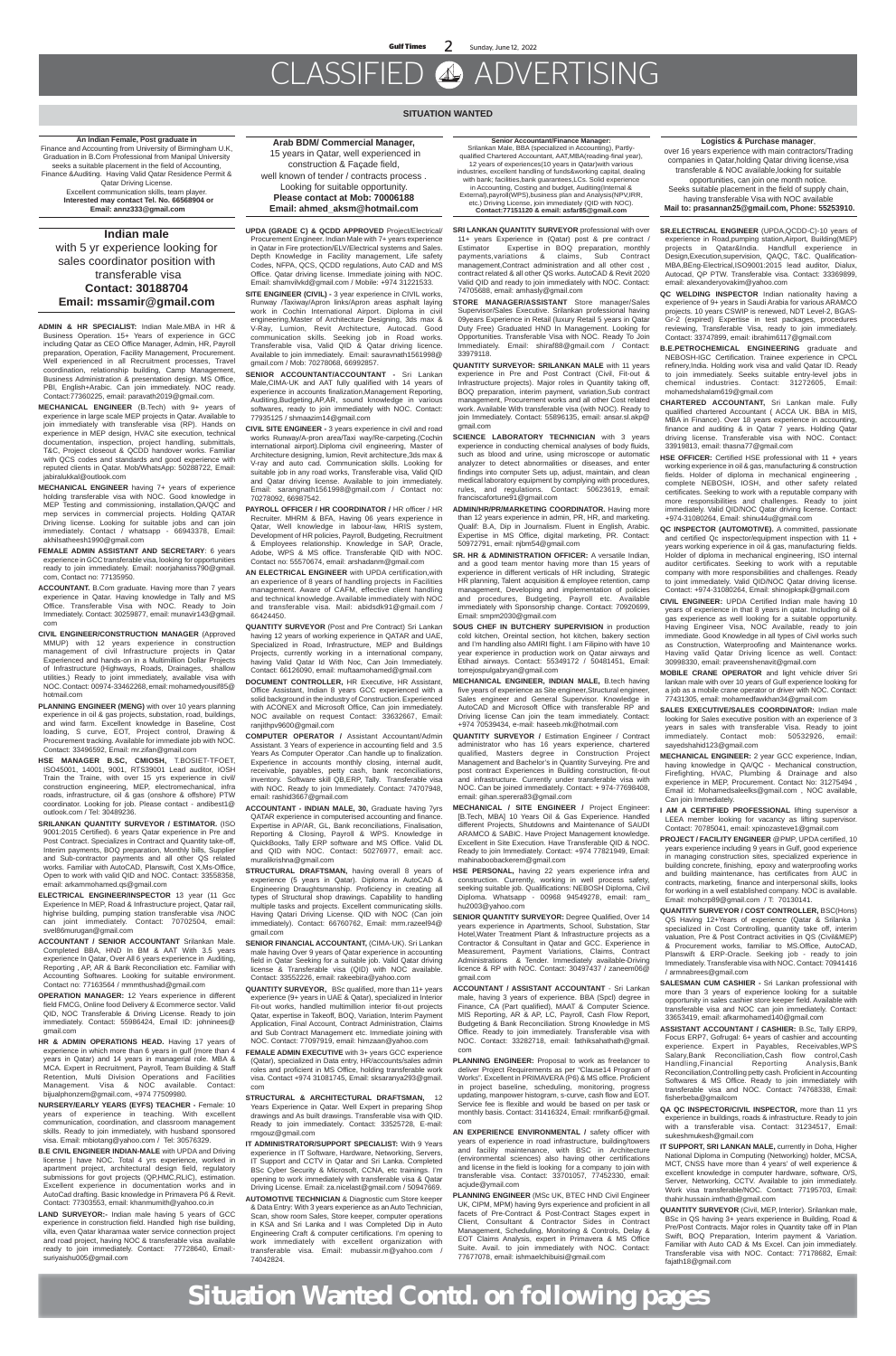#### **SITUATION WANTED**

- **ACCOUNTANT / ASS.ACCOUNTANT -** Sri Lankan male, having 4 years of experience &GCC. BBA (Spcl) degree in Finance, CA (Part qualified), AAT2 & Computerized Accounting. AR & AP, LC, Cash Flow ,MIS Reporting,Payroll, Invoicing & Bank Reconciliation. Strong Knowledge in MS Office & ERP. Ready to join immediately. ID with NOC. Contact: 50632617, email: mohammedfavasqatar@gmail. com
- **SENIOR. ELECTRICAL ENGINEER / MEP** planning eng (holding UPDA) 14 +years of experience in Construction, Operation & maintenance in EPC Projects. Performed site installation (LV, ELV &Fire alarm),T&C, QA/QC activities in high rise buildings. Knowledgeable Electrical Estimation, Procurement, Planning (scheduling, monitoring & control, S-curve, histogram preparation. EOT claims, Expert in Primavera P6 & MS Office) SCADA. Contact: 66318495, email: sudheeshjose@yahoo.com
- **AN INDIAN FEMALE** who has hands on experience as an Office Administrator/Customer support /Councillor for 13 years can control and supervise the support system of the Organisation to facilitate its success is looking for opportunities. Good with English and Hindi languages .Can join immediately. NOC available. Email: pallavirshetty@ gmail.com / 66710086.
- **TECHNICAL / ESTIMATION ENGINEER:** Mechanical engineering professional with 7+ years of experience (Qatar) in the pump industry engaging water and extensive knowledge in business development, design, project cost estimation/tendering, and execution of dewatering & overpumping systems. Have Qatar Driving License. Available with QID and transferable visa & NOC can join immediately. Mob: 70541913, Email: jozefbabu@gmail.com
- **FEMALE, MBA (HR & MARKETING)** Graduate with over 10 yrs GCC experience in Corporate sector (Banking), HR, coordinator, IT & Procurement. Looking to join immediately. Email: aarathianish@gmail.com / 30745544.
- **ADMIN/SALES EXECUTIVE /** graphic designer digital marketing/store keeper Sri lankan male. Diploma in IT diploma in multimedia I have 4 years experience in sales and IT field ready to join immediately with NOC or QID can transferable visa. Contact: +974-77407582, email: bilalmohamed139@gmail.com
- **QUANTITY SURVEYOR (SRI LANKAN MALE).** B.SC in QS & Diploma in Primavera. With 07 Years experience in Quantity Take off, Planning, Estimation, IPA, variations, Fitout Works & all other QS related works. Softwares Familiar with Ms office packages, AutoCAD, Primavera P6, SketchUp and revit, Can join immediately with QID & NOC. Contact: 33419785, Email: nmahsan@outlook.com
- **ACCOUNTANT ENTHUSIASTIC YOUNG MALE** 34 years With 12 Years Experience in relevant Field. B.com, HNDA, AAT Sound Knowledge in ERP , Accounting software And ms office. Transferable Visa With NOC. Can join Immediately. Email - wksajith@gmail.com / contact- 974 70978206 / 974 50907508.
- **HR & ADMIN MANAGER** with 15 years experience in Qatar, Good team mentor with leadership skills in managing/ setting up entire HR & Admin Dept. with new strategies, Policies, benefit/reward's program. Well expert in recruiting, Emp-turnover, Grievances, camp-management, C&B, L&D, Budget, HR Audit..etc & ERP. Well familiar with QL Law. Available immediately with transferable, salary negotiable. Email: qatar65550@yahoo.com / Contact: 66638892.
- **FLEET MANAGER / SUPERVISOR**. More than 8 Years work experience in Qatar. Core experience in Supply Chain management, Operations, Supplier-relations and Administration. Knowledge in Business-Apps and Professional MS-Office. Available with NOC, Valid Qatar ID and driving license. Can join immediately. Email: danieloppong860@gmail.com / Mob: 70915270 / 55133790.
- **BUSINESS EXECUTIVE / OPERATIONS MANAGER** B.A. (International Business) with more than 8 years experience in Qatar. Seeking a new challenge in Islamic Finance Industry. Sharia-compliant financing / Real estate and Islamic Insurance (Takaful). Knowledge in business apps

**SEEKING HSE POSITION, with over 10 years work** experience in infrastructure/construction. I have NEBOSH IGC,NEBOSH diploma level 6 & other HSE training certificates. Transfer/NOC. Contact mob: 33692549, email: esosaajoe@yahoo.com

and professional MS-Office. Certified Islamic Finance Expert (CIFE). Ready to join immediately with NOC. Contact: 30579496/77806655, email: ahmedpifah@gmail.com

**BBA LOGISTICS.** Experience worked junior executive warehouse in charge worked sales man Airtel telecom. Tech qualification execl. Skills good communication. Take quick decision. Leader ship. I have Qatar ID. Contact: 66147934, email: fazalrahman7039@gmail.com

**CHIEF/SENIOR ACCOUNTANT /** Internal Auditor – Chartered Accountancy Finalist, M.Com. Indian Female,8 years work experience (4 plus in Qatar). Proficient in Accounting till finalization, Contract Accounting, Auditing, Banking, AP/AR, Budgeting etc. Well versed in Bright ERP (Oracle), MS Dynamics (Navision). Valid RP. Kindly Contact: 55738988, email: glmathew2030@gmail.com

**EXPERIENCED RETAIL ADVISOR.** Business Associate Degree & Reading CIM(UK) Level 07 with 6 Years Work experience in Retail/Telecom as Retail Sales Co-ordinator and Operation Analyst. Expert in Key client/Account Management, Customer Relationship and Experience. Residence Permit with NOC. Contact: 77876393, email: hijazahamed@outlook.com

**ACCOUNTANT: INDIAN MALE-MCOM** with 10 years experience (7 years in Qatar) Can handle all accounting responsibilities till finalization & auditing, payroll, WPS, GL/ AR/AP. Reconciliation, Month/Year end closing Ready to join immediately. Holding Qatar Driving license with valid RP & NOC. Contact: 50592025, Email: clementfrendz@gmail.com

**SITE SUPERVISOR AND AUTOCAD** Draughtsman. Indian, having 6 years experience in supervising construction sites, purchasing and drawing Architecture, shop, as built drawings. Ready to join immediately. NOC with transferable visa. Email: ashifsha1993@gmail.com /contact: 31261653.

**ADMIN/SECRETARY- INDIAN FEMALE** - Graduate with 2 years experience. Good knowledge of Admin duties & handling documents. Well versed in MS office. Ready to join immediately. With valid RP & NOC. Contact: 50224396, Email: poojarydeeksha1980@gmail.com

**A CIVIL ENGINEER** with 18 years (including 14 years gulf experienced) in the field of construction. An Engineer who is goal oriented, self motivated and hard working. Certified UPDA Engineer. Can join immediately. Contact: 55493781, email: leonilopaurcojr@gmail.com

**MECHANICAL ENGINEER/ MEP/**Site Engineer, Indian male having a solid background in Construction. Drafting, PIPPING, MEP Projects, Supervision, work in commercial and residential projects. Have more than three year experience in same field. Ready to join immediately & also have valid QID and transferable Visa with NOC. Contact: 66401718, email: ausafsaif@gmail.com

- **LANDSCAPE ENGINEER.** Valid QID & NOC (Change Possible). Have More Than 6 Years Experience Including Golf Course Maintenance. Did Masters In Horticulture. License Available. Contact: 70412324, email: nomanbutt24@ gmail.com
- **ADMIN ASSISTANT / SECRETARY** with 8 years of experience, bachelor graduation in Business Management. NOC available, ready to join immediately, Qatar driving license. Mobile: 33114346, Email: r.lamenaouar@gmail.com
- **CAMP BOSS, TIME KEEPER, ADMIN -** 16 years work experience in Qatar valid driving license & NOC available. Ready to join immediately. Contact: 77725971, email: rajubarkutam@yahoo.com
- **SALES & MARKETING MANAGER** having 14 years experience in Qatar in interior and fitout well known with Qatar market& consultant having valid driving license. Contact: 66543134, email: rishi\_rsp2002@yahoo.co.in
- **ASPHALT MILLING MACHINE &** Bobcat operator 6 years work experience in Qatar valid license & NOC available, ready to joining immediately. Contact: 74052349, email: rajubarkutam@yahoo.com
- **FILIPINA, 37YO, MANAGEMENT ACCOUNTANT,** CMA candidate with 15yrs+ of experience including 11yrs in Qatar. Handles Accounts Payable, Receivables and Bank Reconciliation. Experienced in Accounting System and MS Office Application. Transferable Visa with NOC. Contact: 66699639 or elcogi@gmail.com
- **FILIPINO, 48YO, HR & ADMIN,** 18yrs+ of GCC experience, Field of expertise in different areas of HR, Admin - clericals and MS Office Application. Transferable Visa with NOC. Contact: 66574783 or junaps78@yahoo.com
- **QUANTITY SURVEYOR: SRILANKAN MALE,** with 5 Years Experience (UAE & Sri Lanka) in Pre and Post Contract (Civil and Interior FitOut works) Major Roles in Quantity Takeoff, BOQ Preparations, Interim Payment, Variation,Subcontractor Payments, Procurement Works and all other cost related Works. Available with Valid QID and NOC, Ready to Join Immediately, Contact: 66593740, Email: fayzulihsan4@gmail.com
- **MECHANICAL ENGINEER** with valid QID, NOC & driving license. I have 12 years of experience in the sector of MEP infrastructure, construction & Fit out with reputable clients, contractors and consultants in Qatar, Maldives and India. Technical expertise in supervision, quality assurance & control, field inspections and Testing & Commissioning. Please contact: 66925882 and Email: anishanand042022@ gmail.com
- **ADMIN & TECHNICAL SUPPORT** Indian male visa holder with 8 years of experience in administration and technical support field is looking for job, can join immediately. Contact +97470580871 or Email- arifpadup@gmail.com
- **CIVIL / QAQC ENGINEER** Have gained 05+ yrs I m a hard working and a highly trained professional with exceptional skills, and experience in the field (infrastructure, Residential, Commercial buildings & Finishes works) Looking for suitable positions that match my profile, Transfer visa with NOC. Contact: 77387435, email: arfaknajaafi@gmail.com
- **ENVIRONMENTAL ENGINEER** with over 5 years of experience in building, roads and tunnel construction. Air, soil and water pollution, waste management, environmental data management and report, CEMP and Audit processes.. Looking for a reputable company to join. I possess BSc degree in Environmental Engineering, Diploma in environmental management, IEMA certificate, ISO 14001- 45001-9001, NEBOSH IGC,.. Work visa-NOC. Email: mamoudou95soumaoro@gmail.com / Contact: 33654757.
- **SEARCHING MANDOOB (PRO) /** Arabic English Translator/ Interpreter job. Total 9 years Experience 7 years Qatar and 2 years India. QID, Mandoob Card and Driving License are valid with company NOC, Arabic Graduate + Post Graduate Diploma in Media from central university in India and also Hafiz Holy Quran. Contact: 33346238, email: raunaqueimam1989@gmail.com
- **QUANTITY SURVEYOR / ESTIMATOR** Or Procurement. Sri

lanka male 33,having 11 years experience (9 years in Doha) in relevant field (Pre and post contract) Completed higher national diploma in Quantity Surveying (Edexcel, UK) and national certificate in engineering draftsman (CMB) Excellent knowledge in AutoCAD, MS Office pack, Primavera and MS Project. Transferable visa with NOC. Email: bishrymhd@ gmail.com, 50407081.

**SAFETY OFFICER** from Ghana with total 14 years experience and 9 years experience major projects in Qatar, have Bachelor in Engineering BE, NEBOSH IGC, IOSH Managing Safely, Scaffold inspector, QCS 2014,WAH, COSHH, fire fighting, fire warden certifications, looking for similar openings in major companies, transferable visa and willing to join immediately. Contact: 70285977, email: samuelcontrol7@gmail.com

- **QUANTITY SURVEYOR. MEP, infrastructure.** Srilankan male 13 years experience Qatar, Dubai per&post contract Major roles in Preparation. Interim payment claim and variation, sub contract management. Id with Noc ready to join immediately. Contact - 70035730, Email: rismyslqs@ gmail.com
- **ELECTRICAL/PROJECT ENGINEER.** Having vast Experience in operation & Maintenance, Facilities Management, ELV systems, BMS, construction, repair, installation of MV/LV systems, High rise buildings, substations, Power plants and all industrial exposure. Gulf exp.7 Yrs, India exp. 8Yrs. Contact: 31138083, mail: mohdarif201@gmail.com
- **SR. ELECTRICAL ENGINEER** (UPDA Grade-A) with 20 years experience in construction field, 10 years Gulf experience including 5 years in Qatar. Immediately available with NOC. Contact: 30696582, email: engryasirkhan@gmail. com
- **ACCOUNTANT / SALES /** Store Keeper. 3 Years of Banking Experience. Resident Visa with NOC. Good in Oracle fusion middle Ware, MS Office, MS Excel. Tally and Document control. Able to handle all the situation regarding office admin. Available to Join immediately. Email: sijosam2012@ gmail.com / Mob - +974 31274794.
- **ELECTRICAL ENGINEER,** UPDA Grade A, PMP & QCD Certified w/ Drivers License, Filipino, 20 years work experience (9 Qatar, 4 UAE, 2 KSA & 5 Philippines), excellent in Construction Management, Engineering, Quantity Surveyor, Technical Documents, Installation Supervision, Inspection & Handover of LV, ELV, FAS, & St. Lighting System. Can join immediately w/ NOC. Call: 33037295, Email: walcher813@gmail.com
- **IT SUPPORT AND DATA ANALYST.** Indian male with 4 years experience with valid QID and NOC. Ready to join immediately. Contact: 66020678, email: sajioddin580@ gmail.com
- **CIVIL/STRUCTURAL ENGINEER**, Certified graduate Civil Engineer of Engineers Australia (Monash University), professional experience and exposure to site civil engineering and Reinforced concrete and steel structural Design & Analysis softwares (protastructure, ETABS, AutoCad and more). Valid QID with transferable Visa. Ready to join immediately. Contact: +974 50506441, email: nabeelsabri98@gmail.com
- FINANCE PROFESSIONAL with 30+ years of experience seeking part time job. Budgetary control/MIS and Audit etc. Can also offer cost effective outsourcing service from India office. Contact: 70318882 / rasheed\_mc@yahoo.co.uk
- **P.R.O (MANDOOB)** with 14 years experience in the HR and administration field. Holding Qatar Driving License with sound experience in documents clearance for Government and non govt.bodies. Computer literate with transferable visa. Seeking for suitable post. Contact: 33883959, Email: razaqasmi2001@gmail.com
- **INDIAN FEMALE CIVIL ENGINEER (BE)** having 3 years of experience in geotechnical engineering field and Autocad 2D drafting and also done post graduate diploma in building design. Available to join immediately with valid RP under husband sponsorship. Contact 55591792, Email: mnbhavisha@gmail.com
- **LIGHT DRIVER.** Experienced driver with 40 years in Qatar well versed with all road network. Can speak Arabic, English Urdu looking for job. 66123250, budeens893@gmail.com
- **ACCOUNTANT -** Indian Male Graduate looking for an opportunity with QID. 10+ years (6 years Qatar +2 Years Saudi) Experience in Trading, Contracting,Hospitality account's. Experts in AP/AR,BR,GL, Reporting,Closing &WPS. Good knowledge in FOCUS RT, TALLY ERP & MS OFFICE. Valid DL,QID & Transferable NOC. Contact Mobile: 74750566, email: ksjshahul@gmail.com
- PRO AND ADMIN AND TRANSLATOR Algerian. 7 years experience in Qatar i speak English French and Arabic native speaker. Good experience in MOI Qatar Visa Center. I am ready to join immediately. Contact: 77627508, email: nassir18.elmilia@gmail.com

**PROCUREMENT ENGINEER:** Having 12 years of experience in road and infrastructure project (contractor and consultant) with qualifications of post graduate diploma in business and B.Tech (Mechanical engineering). Having Resident permit and Qatar driving license. Email: yaseenullah.md@gmail. com / Mob: 55420094.

**HR SPECIALIST (ERP& SAP):** Indian male 37year, with 14years of work exp. in Qatar/Bahrain & Kuwait with General HR, Administration, Recruitment & Onboarding, Leave Mngmt,Performance Mgmt, Payroll,HR Audit, Employee Greivances, Employee Relation, Strategic Planning, Exit Mgmt, Liason with client etc. Transferable work visa with NOC. Qatar Driving License. Mob: 77558425, email: hrjobsearch1985@gmail.com

**DRAUGHTSMAN:** (Architecture, draughtsman & Fit-out supervisor).Male, Indian, Have experience of 6 Years in Interior Fit-out, Highrise buildings, shop drawings for villas, buildings, etc. Revit Arch./AutoCAD/Sketchup. Looking for a suitable position I have my own Valid RP, can join immediately. Contact: 70678125, Email: rehmankhn5@ gmail.com

**INDIAN NATIONAL MALE.** BE Civil Engineering. I having 4 year experience in Structural draftsman & Fitout, Infra Projects, QA/QC, Facility Management, AutoCad. Ready to join immediately. NOC available. Contact: 30458433, email: dineshsrinivasan96@gmail.com

**ELECTRICAL / ELV DRAFTSMAN** with more than 10+years experience, High rise building, mall, metro projects. Own visa with car, long term short term suitable placement. Call: 66197966, email: sureshucad@gmail.com

- **QUANTITY SURVEYING,** Diploma civil 12 years oil gas experienced looking suitable position having work visa projects execution supervision civil structural steel drafting reinf, steel, civil architecture drawings. Contact: 77900912, email: shankar\_rv@yahoo.com
- **DRAFTSMAN (ROAD, UTILITY):** Sri Lankan Male Having 4+ Years Experience in Construction of Road, Utilities & Buildings Familiar with Civil 3D, Revit, Auto Cad, MS Office & Valid QID with NOC. Contact: 30848298, Email: mohammednasik511@gmail.com
- **MEDICAL CODER CERTIFIED** (CPC-A) from AAPC; BSc. Biotechnology, MBA. Having 4yrs experience in pharma tender management in India. Looking for a suitable Job. Contact: 33630667, email: btbhagya012@gmail.com
- **MECHANICAL ENGINEER (UPDA)** having 5+ years of experience in Facilities management handled many project like Airport facilities, bank facilities, School facilities has significant experience in Hard service QA/QC, BOQ preparation and cost / value conscious. Knowledge in Autocad and MS office. Seeking for suitable placement with driving license and Transferable visa with NOC. Contact: 77528189, Email: jhhajal30@gmail.com
- **INDIAN FEMALE (MBA IN FINANCE & HR)** having 6 years of work experience in recruitment process, procurement, employee leave settlement & payroll,WPS,familiar in qatar labor law. Can handle of finalization of accounts,AP/AR, reconciliation, petty cash, monthly reporting, auditing, bank facilities,accounting softwares quickbook, zoho books, oracle. Under spouses visa. Available to Immediate joining. Contact: 31444591, Email: anupa.reths@gmail.com
- **HR EXECUTIVE / ADMIN /** Logistics Coordinator:- Indian Male. With 2 Years of Experience in Entire Function of HR, Can Join Immediately, Flexible With Interview Dates, NOC & Transferable Visa Available. Contact: 70653492, Email: abhijithcvarghese@gmail.com
- **HOLDING QATAR DRIVING LICENCE** and NOC looking for an opportunity in sales or marketing. Have 3 years of work experience in Qatar from kerala. Contact: 74728120, email: hashimpgdbm@gmail.com
- **MANAGEMENT / SALES & MARKETING/ADMIN:** MBA holder with 12 years experience in Hospitality & Management. Holds transferable visa with NOC and D/L. Ready for immediate joining. Contact: 55019270 / anudevrd@gmail. com
- **ACCOUNTANT-INDIAN MALE,** MBA with 6 years of experience as an Accountant(4 yrs in Qatar). Working knowledge in Maintaining all sorts of accounts like preparing financial Statements, reconciliation, assisting annual audits, AP & AR, Payroll, Preparing final settlement, admin duties and Insurance work. Immediately available with NOC. Contact: 70322976, email: antonyjoseprajesh@gmail.com
- **MECHANICAL ENGINEER** with 6 years of diverse experience in oil and gas sector and industrial field- Maintenance management, Spare Parts management and project management. Overall understanding of commissioning, operations, maintenance, testing and repair. Good knowledge in Microsoft Excel, WORD&PP. 2 years of Experience in Qatar. Holding valid QID and transferable NOC. Email: sksachu1@gmail.com / Mob: 70030979.
- **SALES, MARKETING & BRANDING** having 9 years of experience overall & 1 year in Qatar having Valid Qatar Driving License & valid QID with transferable visa looking for opportunity. Call&whataspp: 77615417 / 66997362, mail althafone1@gmail.com
- **PLANNING ENGINEER (SNR)** Bachelor degree in Civil Engineering, certified UPDA-B, PMP, QMS, with about 15 years experience in Civil, building, road, infrastructure, MEP projects,etc. Excellent knowledge in Primavera P6, construction activities and vast knowledge in contracting, Project Monitoring, controlling, reporting. Delay analysis & claims, EOT, EVM, etc. Im available to join immediately. Contact: 77704710, email: planningengrdare@gmail.com
- **FEMALE ENVIRONMENTAL OFFICER:** A University degree holder in agronomy and plant science. I have 10 years extensive experience in environmental sustainability

assessment and management in construction, engineering, health and safety and agricultural field. Trained/ Certified: IEMA, ISO 9001:2015, ISO 14001:2015, ISO 14001:2018(IMS). Valid residence visa and ready to join immediately. Contact: 30688847, email: estheeayo@gmail. com

**HR & ADMIN MANAGER.** Jordanian born in Qatar looking for work with MBA HR Management, 15 years of experience, recruitment, manpower planning & deployment, Managing cost control HR advisor and procedures, training,KPIS, accommodation & transportation management, employee relations, Qatar Labor Law, E-govt. Available with NOC. M: 55448277, E: tq.musleh@gmail.com

**DOCUMENT CONTROLLER CUM SECRETARY.** 12 Years of total working experience in GCC. Ashghal project experience knowledge of Aconex, EDMS & other softwares. Ready to join immediately. Contact: 33149512 & jithinbabukv1984@ gmail.com

**FINANCE/ACCOUNTING MANAGER/**Chief Accountant. Indian male. CA Finalist(ICAI) with B.COM. Over 15 years of experience in various industries auditing, retail, construction,fmcg.Skills Financial Reporting upto Finalisation,GL, AP,AR, Auditing,Cash flow,Budgeting analysis, and Costing. ERP knowledge (SAP, Oracle) and Advanced MS Office skills Looking for suitable placement. Transferable working visa with NOC& Valid Driving License. Available for immediate joining. Contact: 33453136, email: irshadedv@gmail.com

**OPERATION/PROJECT/PRODUCTION MANAGER** with 20+years of experience in Fabrication and Installation of Steel Structures(20yrs), Storage Tanks and Piping(5yrs), Pressure Vessel(2yrs). Responsibilities includes review of estimation and quotation, co-ordination with Design and Procurement, Execution of project till final handover and follow-up for payment. Phn: 33986386, Mail: singh3754@ gmail.com

**ENVIRONMENTAL AND SUSTAINABILITY OFFICER.** Total Years of Experience: 5 years Gcc Experience: 2 years Qatar Experience: 1 year. Qualifications: B.Sc Economics. GSAS CGP. ISO 1400. IOSH MS. Contact: 77083296, email: iguarenosa@gmail.com

**FINANCE MANAGER / CHIEF /** Senior Accountant – Chartered Accountant (Passed Finalist). Sri Lankan male with 13 years experience, 7 years in Qatar. Experience in Financial & Management Accounting, Taxation, Internal, External & ICV Auditing, Banking & Trade Finance, Insurance, Supply Chain mgt, Working Capital & Finance mgt, ERP - SAP, Oracle and Dynamic. With NOC – Can join immediately. Contact: 66118135, email: farhanzats@gmail. com

**ACCOUNTANT / ASSISTANT ACCOUNTANT.** Sri Lankan Male, CA & AAT Qualified with 4+ years Experience in accounts and finance. Expert in accounts Payables, Receivables, WPS Salary, Bank Reconciliation,Cash flow control, final accounts etc. Familiar in accounting softwares like QuickBooks,Tally & ERP. Ready for Immediate joining with transferable visa and NOC. Contact no: 77069133, Email: shakinhasoon98@gmail.com

**QUANTITY SURVEYOR/PROJECT QS -** Dynamic professional with over 10+ years Experience in Qatar buildings, Hotel & Residential Apartments,Roads, Infrastructure & Landscape projects. Expertise in BOQ preparation, monthly payments,variations & claims, Sub Contract management,Contract administration and all other cost & contract related works. Valid QID and ready to join immediately with NOC. Contact: 50844944, email: mwa. araa@gmail.com

**PRO (MANDOUB),** Egypt with15 years experience in the same field. Holding Qatar driving licence, with sound experience in Document clearance for Government and Non Government bodies, as well as Consulting offices, computer literate. with transferable visa. Seeking for suitable post. Contact: 55147754, email: tamer82@live.com

**QUANTITY SURVEYOR** (CIVIL & MEP: I have 11 years experience in Pre and Post Contract (Civil, Fit-out & Infrastructure projects). Major roles in Quantity taking off, BOQ preparation, interim payment, variation, Sub contract management, Procurement works and all other Cost related work. Available With transferable visa (with NOC). Ready to join Immediately. Contact 55995241, email: noorullah2027@ gmail.com

**IT SUPPORT ENGINEER AVAILABLE** with 9+ years experience & MCSE, CCNA, REDHAT. Proficient in configuration and troubleshooting of servers, clients, firewalls, printers, cctv, office365, Erp, Backup systems, Biometric, IP phones, Access points etc. Contact: arshadqatar17@gmail.com / 55378198.

**SR. PLANNING ENGINEER** with 13 years viable post experience in planning & scheduling, project control and claims disruptions/delays. Having vast experience in the construction industries spanning from large scale building and infrastructure projects and proven knowledge on planning & control, project reporting delay analysis and project Management. Contact: 55533184, Email: v.engineer84@gmail.com

**DELIVERY EXECUTIVE** Motorcycle, Bike. Indian, having more than 5 years of Qatar residence. Good communication skills, efficient handling delivery. Valid Qatar ID and DL. Available with NOC and transferable sponsorship. Contact: j.khan545@gmail.com, 50569821.

**Situation Wanted Contd. on following pages**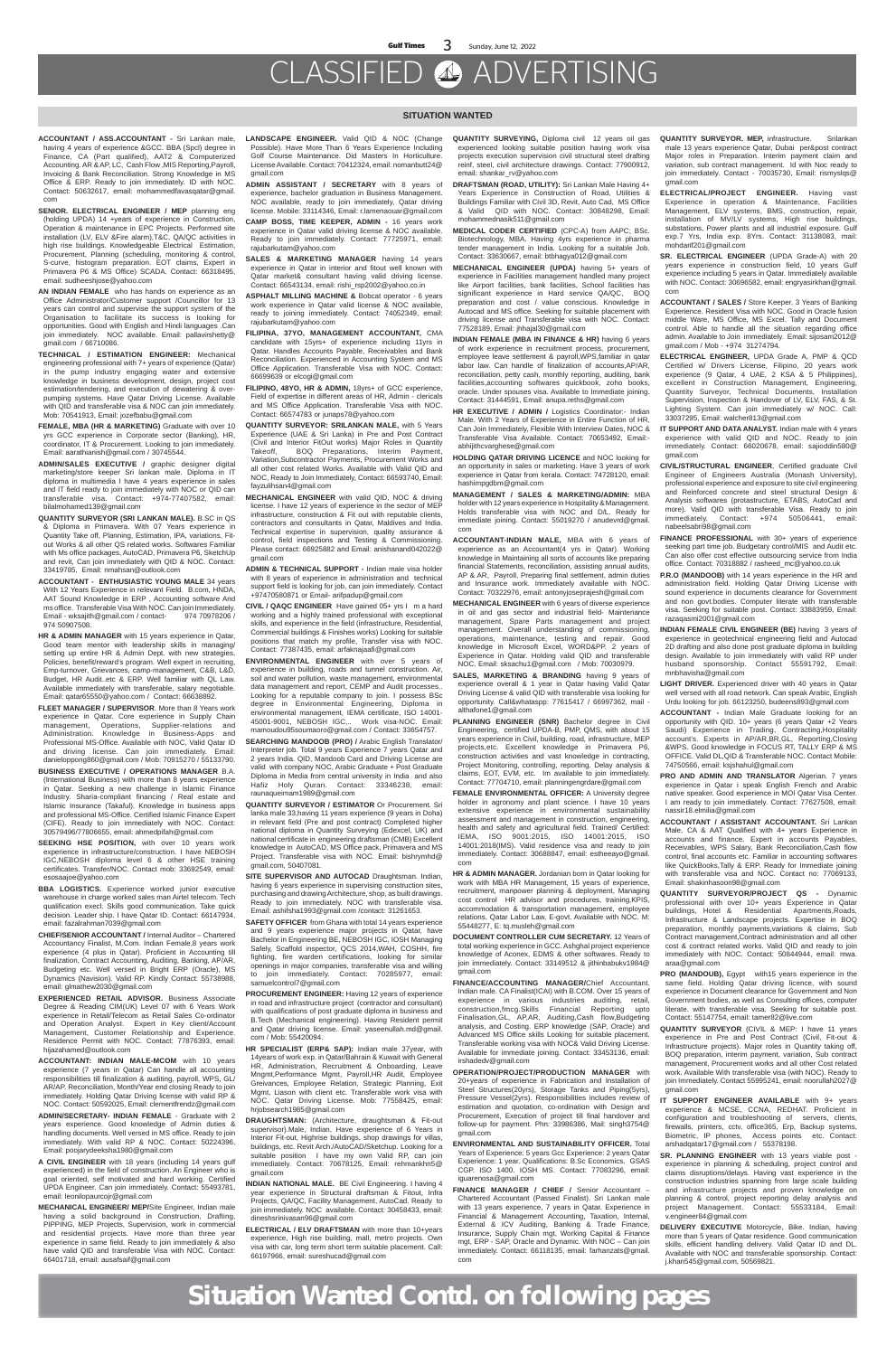#### **SITUATION WANTED**

- **FEMALE COMPUTER ENGINEERING** graduate/document controller /admin assistant/php developer. An IT graduate experienced in document control and administration looking for suitable position. Indian female 4 years of experience. Ready to join immediately. Mob: 50030717, Mail: fasla94@ gmail.com
- **SRI LANKAN MALE ACCOUNTANT** with 5+ years of work experience in the accounting field. Having Higher National Diploma in Accountancy(B.Com) and Diploma in accounting with knowledge of cash maintenance,banking, bank reconciliations, cash flow management,general accounts etc. Proficient in accounting softwares and expertise in ms office packages. Available for immediate recruitment.(NOC, QID available). Tel: 50948602, Email: nushaath19@gmail. com
- **DATA ANALYST / BUSINESS INTELLIGENCE -** Sri Lankan with BSc in Computer Science & Statistics. Knowledge in Python libraries (Numpy, Pandas, Matplotlib, Scipy), Overall ETL process(SSIS, SSAS, SSRS), Machine Learning, Deep Learning, Cloud computing, Databases(MySQL, Oracle, Teradata, MongoDB) and Data visualization(Tableau, Power BI(DAX). Proficient in MS office. Available with QID and NOC. Email - smzaneer@gmail.com / Contact - 50646172.
- **DOCUMENT CONTROLLER /** Tender Submission / Admin Sri Lankan male, over 8 years' Experience in Qatar. Preparation of Tender Documents and Submission, Tracking and maintaining Submittals Logs and Follow-up Clients Preparation of Documents Activities for the Daily Submission. Proficient in Microsoft Office. Ready to join Immediately with NOC. Contact Mob: 77887490, Email: subairml@gmail.com
- **ACCOUNTANT/ FINANCE EXECUTIVE:** Sri Lankan Male, MBA in Finance, BBA in Management, Partly qualified in CIMA. Having 5+ years of experience in finance, accounting, etc.(UNO and World Bank projects). Experience in Financial FS, IFRS, Budgeting, QuickBooks, MS office. Ready to join immediately with transferable visa. Contact: 31694745, Email: fowzermohammedfiyaz@gmail.com
- **DRIVER FROM, SRI LANKAN MALE,** 38 yrs old with 16 yrs working experience in Qatar. Excellent knowledge of inside and outside road of Doha. Hardworking, honest and trustworthy. Transferable visa with NOC and can join immediately. Contact No. 50801798, 30140075, Email: sivarupan46@gmail.com
- **QUANTITY SURVEYOR / ESTIMATOR.** Srilankan-HND in QS&CE. Having 4+ years experience including GCC. Good Knowledge in Civil, Structural, Fitout&MEP covering pre & post Contracts. Specialized in BOQ preparation, Estimation,Takeoff, Sub contract payments. Familiar with AutoCAD,Plan Swift&MS Office. Immediate Joining with Valid QID with NOC. Contact: 50122578, email: 7461naveed@gmail.com
- **MECHANICAL ENGINEER: INDIAN, FEMALE** with 8 years of experience in Structural Steel detailing using Tekla, expertise in understanding steel detailing process, design, shop drawings & very good in MS office. Ready to take on new roles to challenge myself. Work visa with NOC available. Contact: 30213574, Email: hemavathi.bi91@gmail.com
- **SENIOR ACCOUNTANT / ACCOUNTANT.** B.Sc.Commerce (Special),10 years experience in the field of Accounting/ Auditing & 6.5 years in Qatar.(AP,AR,payroll,settlement,month end activities & reconciliations, Financial Statements) Software skill QB,ERP, Tally Valid QID with NOC. Contact: 50279809, email: nushran911@gmail.com
- **QAQC CIVIL INSPECTOR:** A qualified QAQC civil inspector with so many years of experience on road and infrastructure and ready to join immediately. Contact: 50325406, email: ikechukwuegwu130@yahoo.com
- **ADMIN ASSISTANT / HR ASSISTANT:** African male graduate with more than 8 years of Gulf experience in administration and Human resources. Have strong knowledge of various Microsoft packages and good communication skills. Organized, flexible, and highly proficient in computer applications and ERP tools. Ready to join immediately. Contact: 50729940, email: jauvany@outlook.com
- **SAFETY ENGINEER/** SNR HSE Officer with driver licence. 11

years experienced in High rise building structure, road, rail, oil and gas, landscape. Bsc in water Resources and environmental engineering, International Diploma in health safety engineering, Nebosh Igc, ISO 45001,14001, IOSH Managing Safety, OSHA 30,,132 Hours First aid, diploma in computer. Work visa / transferable. Ready to start immediately. Contact 33567436, raphraq@gmail.com

**HOUSEKEEPING MANAGER /** facility supervisor with driver licence. 9 years experienced in maintenance of Hotels, hospital,high rise building, compound/estate hospital ,mall, stadium, airport, oil&gas.. BSC in environmental, certificate in facility management, international diploma in health and safety engineering. Transferable work visa. Ready to join immediately. Contact: 30625918, email: raphsaq@gmail. com

**SENIOR ACCOUNTANT,** Indian male – MBA, B.com degree with 11 years (GCC) accounting and admin experience. Expertise in AR/AP,GL, WPS payroll, Bank reconciliation, Finalizing accounts and reporting. Knowledge in accounting softwares. Available to join immediately with NOC. Email: ajmalhabeeb@gmail.com / mob: 30295020.

**CHIEF/SENIOR ACCOUNTANT SRILANKAN,** B.BM Having 13 years of experience in Qatar. Specialist in accounting up to final accounts. Budgeting & forecasting, Financial reporting, cash flow, AR/AP, payroll WPS, Variance analysis, banking and auditing, MIS reports, Inventory, Month and year end closing, Well versed in several ERP can join immediately. Contact: 77388520, email: zihath@gmail.com

**MALE NURSE QCHP LICENSED** with 9 years Experience in Qatar. Have worked with Hamad / phcc, Qatar Foundation projects, Major Ashghal Projects. Certified in ACLS, ILS, NEBOSH IGC, IOSH, TBOSIET, etc. I have Ashghal Approval, I have Qatar Driving License. Am looking for Site Nurse / Company Nurse Position. Am available to join immediately. Email: kingyeee2@yahoo.com / Mobile: 33820073.

**B.E MECHATRONICS / AUTOMATION** Engineer (TUV Certificate holder) immediate joining with transferable visa (NOC), 3 years experience in designing, manufacturing and administration, proficient in ArcGIS, AutoCAD, PLC Softwares And MS Office with Excellent communication and supervising skills. Email: mohamedshariq@outlook.com / mob - +974-31089927.

**SENIOR ACCOUNTANT** Sri lankan Male – BBA in Acc, CMA ,MAAT with 13+ years of Experience in multiple industries (Telecom/ FMCG/Manufacturing/Oil & Gas) in Qatar and KSA (Almarai). Excellent in MIS Report, Budgeting & Forecasting, Financial Reporting. Well Experience in SAP (MM,FI) Sage50, QB. Ready to join immediately with NOC. Contact No – 70258582, Email: sreenthaj@yahoo.com. linkedin.com/in/sreenthaj-jameen-33796769.

- **PURCHASE OFFICER/PROCUREMENT** Engineer-Mechanical Eng. with 12 plus GCC experience in Civil/ Mechanical,Oil&Gas,Facility Management procurements with well versed proficiency in ERP/Oracle system. NOC available. Good communication skill, Negotiation & Vendor knowledge. Contact: 66903547, Email: tony.aerthedom@ gmail.com
- **QUANTITY SURVEYOR- SRI LANKAN MALE,** with Overall 5 years of experience in Pre & Post contracts. Diploma in Quantity Surveyor. Specialized in Estimating, Tendering, Quantity take off, Payment certificates, Variations, AutoCAD, Plan swift & other Cost Related Works. Available to join immediately (Transferable visa with NOC). Contact: +974 50853696, email: mrnibras1997@gmail.com
- **LOOKING FOR JOB IN HVAC INDUSTRY,** Currently I have more than 4 years experience in Design, Planning, Execution and Maintenance in HVAC Industry along with 8 months of Qatar experience. Available in Qatar along with holding transferable Visa ready to join immediately. Contact: 70633987, email: zarraradil@gmail.com
- **QUANTITY SURVEYOR- SRI LANKAN MALE,** with 4+ years of experience in Pre & Post contracts. BSc (Hons) in Civil Engineering. Specialized in Estimating, Tendering, Quantity take off, Payment certificates, Variations, AutoCAD, Planswift & other Cost Related Works. Available to join immediately (Transferable visa with NOC). Contact: +974 33654822, email: ashifz1996@gmail.com
- **FMCG SALES SUPERVISOR/MANAGER.** 11+ years experience in sales,08 years in GCC particularly doing FMCG sales. Indian male, holding valid Qatar driving license and visa. Available to join immediately. Contact Mob: 77818732, email: samsalapattu@gmail.com
- **ACCOUNTANT/OFFICE ASSISTANT:** Indian male, Graduate, 15 plus years experience in GCC. Well versed in Tally and MS Office. Actively seeking opportunity in accounts or office fields. Have QID with NOC. Contact Mobile: 30344061, Email: junaidht2020@gmail.com
- **GRADUATE QUANTITY SURVEYOR** (Sri Lankan, Male), 5 years' experience. Expertise in Both Pre & Post Contract, BOQs, Tenders, Variations, Payments. Available to join immediately for Permanent / Short term employment. Transferable Visa. Contact: 66908272, email: pavithra1520@ gmail.com
- **LOOKING FOR CIVIL SITE ENGINEER** / Site Supervisor. Having 3 years experience in Qatar with valid ID expired on April 2023. And also having 10 years experience in construction field. Contact: 50066929, email: noel\_gurrea@ yahoo.com
- **MEP QAQC ENGINEER/INSPECTOR** E&I with 11 years of experience 9 in Qatar the field of construction (Oil & Gas, Infrastructure, Roads, High Riser, Sewage Plan projects) in installation, Maintenance, T&C of MV. LV. ELV & Switchgear, Doing site supervisions, site inspections, witness site testings and Paper works. Can join immediately have NOC & Driver license. Contact: 77807837, email: chrispo. chrispo@yahoo.com
- **SR ACCOUNTANT/ ACCOUNTANTS.** Srilanka male with 10 years experience ( 06 Yrs Qatar) Degree in Accounting with CMA, MAAT, ACPM, AMA and CASL Part Qualified. Well knowledge in Financial statement,GL, AR, AP, Bank Reconciliation, Budgeting, Costing ,Payroll and Inventory. Well knowledge ERP software and other accounting systems ms office. Having valid QID with NOC, Available immediately. Contact: 74717176, email: mdsajreen@gmail. com
- **FINANCE MANAGER / CHIEF ACCOUNTANT,** CPA, MBA, ACMA (UK) having more than 17yrs experience (10Yrs GCC) Analytical Management/BOARD reporting, budgeting, Costing, WC management, IFRS Auditing, ERP.NOC. Contact Mob: 66717406, email: ajwathm@gmail.com
- **QA/QC ENGINEER,** Arch'l Inspector w/ a total of 15 years (GCC) experience looking for suitable positions in a reputable company. Engaged in various Field of Construction such as Arch'l / Civil Works, Landscaping, Fit-Out in Residential & High-rise Projects. Having a Transferable visa,

SENIOR ACCOUNTANT/ACCOUNTANT: 10 years Experience 9 years in Qatar. B.com and pursuing MBA. Handled up to finalisation. Well experience preparing P&L, Balance sheet, Bank reconciliation, Accounts receivable & payable, WPS payroll, cash flow, MIS, monthly closing. Handle petty cash,inventory, while accounts of a company, experience in Sage 50 Peachtree, Tally,QB,Excel,Wings. Have Qatar driving license. Join immediately. Salary expect: 7000 to 10000/- Contact: 66466973, email: mehroofkkm@ gmail.com

- **PLANNING ENGINEER** (BSc.Eng, Civil Engineer): 6 years' experience (Qatar & Sri Lanka) in Building, Road, Infra Construction & MEP. Proficient in Primavera P6, Execution Program, Earn Value Management, S-Curve, Monitoring & Controls, Delay Analysis, EOT Claims, Expert in Primavera P6, Auto CAD & MS Office. Ready to join immediately with NOC. Contact: 55115738, Email: mmmaajith@gmail.com
- **B. E MECHANICAL HVAC/QA-QC ENGINEER** (M.E.P) with 5 years experience in Qatar in a well reputed company in the Manufacturing, Installation and Maintenance of all the HVAC equipments looking for a suitable job. Available with Valid QID and NOC. Contact: 70170562, E-mail: mohdhussain11. qa@gmail.com
- PROCUREMENT OFFICER. Total years of experience. 14 years. Having strong Negotiation skill with vendor contact base in Qatar. Procurements with well versed proficiency in ERP / Engica system. Having valid Qatari Driving License & Transferable visa with NOC. Can join Immediately. Highest qualification Master in Business administration (MBA). Contact no: 55385114, email: atiqurrehman225@hotmail.com
- **QUANTITY SURVEYOR:** Having 3 year's experience in Pre and Post Contract stage (Civil, Fit-out & Infrastructure). Major roles in Quantity taking off, BOQ preparation, interim payment, variation, Sub contract management, Procurement works. Sri Lankan Nationality, Available with residency permit (with NOC). Ready to join Immediately. Contact: 70391116, email: qs.ath4@gmail.com
- **EGYPTIAN CIVIL ENGINEER.** 20 years work experience 12 years in Qatar. Searching for Construction / Project manager job at Contractor or Consultant companies. Have UPDA Grade A. Can join immediately. Contact: 31213366, email: a\_hasuna3@yahoo.com
- **BUSINESS DEVELOPER/OPERATIONS MANAGER** BA degree with 10 years GCC experience seeking opportunity in showroom management marketing& sales having valid driving license with NOC to join immediately. Contact: 33473273, email: 1980nader@gmail.com
- **ACCOUNTANT, INDIAN MALE** with Masters in Commerce. Possess 5 years of experience in Qatar. Expert in accounting up to final accounts, Year & month closing, Budgeting & forecasting, Financial reporting, MIS, Cash flow, Payroll WPS, Banking, AR/AP. Well versed in several ERPs. Possess Qatar driving license. Transferable visa with NOC, can join immediately. Contact: 70409759, Email: harikrishnanoutlaws@gmail.com
- **EGYPTIAN LAND SURVEYOR,** with 14 years experience in GCC, full knowledge of all surveying equipment and Autocad Civil 3D, Autocad 2D, Microsoft office. Good command of English and Urdu. With Qatar driving licence and transferable visa. Seeking for suitable position. Contact: 31212477, email: sherifelshareef88@gmail.com
- **DOCUMENT CONTROLLER /** Data entry operator, Indian female having 1 year of experience, Post Graduate, Diploma in computer application, Tally ERP. 9 & Microsoft Excel, Word & Power point, KGTE Typing speed higher can join immediately. Contact: 66256311, Email: amruthae95@ gmail.com
- **LAND SURVEYOR:** 5+ Years Experience Auto card Total station. GPS auto level. With NOC immediately join. Contact: 31556658, email: jinilponnaiyan1992@gmail.com
- **ELV PROJECT ENGINEER.** Having 6+ years GCC experience in most of the ELV systems such as CCTV, ACS, fire alarm etc… project like metro, schools, hospitals. Stadium. Ready to join immediately with NOC and transferable visa. Contact no: 77361352, Email: nisarkk2010@gmail.com
- **MECHANICAL QA/QC ENGINEER /** Welding Inspector, Filipino with total 17 years experience in quality field, 9 years experience in Qatar in an Oil and Gas Industry. With valid CSWIP3.1 welding certificate and ISO internal auditor certificate. UPDA certified engineer with valid QID which is transferable with NOC and driving license and can join immediately. Mobile No. 30758773, email: ariel1427@gmail. com
- **CIVIL PROJECT ENGINEER** (UPDA/MMUP Certified) B.Tech Having with 9 year of Exp

NOC w/ Qatar Driving license & can join immediately. Mob. No. 77165575, Email: rhoyet2005@yahoo.com

**ARCHITECT -** Having 10 Years (8 Qatar) experience. Project Worked on Hospital, Al Bayt Stadium, Janoub Stadium, Khalifa Stadium. Resident Visa & NOC available, can join immediately. Contact - 30702678, Email: khwajashahid@ gmail.com

**TRANSPORT COORDINATOR.** Male Indian. Over all excellent 8 years Experience as Waste management Operations,Transporting, Equipment rental division in Qatar. Transferable visa with NOC & Qatar driving license. Immediate joining. Looking for job. Contact: 33276502, email - sonuthoppil@gmail.com

**HSE PROFESSIONAL** with 17 years experience in construction and Oil&Gas sector. BSc,GradIOSH,NEBOSH,IOSH,BSC IDp level6, Highfield Level-3,OSHA and other safety related certificates. Have a transferable visa with NOC and Qatar driving license. Available to join immediately. Contact: 55981475, email: ajithhse81@gmail.com

**MEP ESTIMATION & QS MANAGER.** 20-Years Experience includes 13-Years in Qatar with strong technical skill in Tendering, Estimation, Contract Administration, Cost Control, Material Management, Technical Submittals & MEP Construction, available to join with valid transferable visa. Contact: 55440431, email: mfarooq313@yahoo.com

**CIVIL SITE ENGINEER OR SUPERVISOR.** Sri lankan. Having 15 Years experiences including 7 year in Qatar. Infrastructure, building interior Civil maintenance and oil & gas (Raslaffan). Im looking for suitable job Can join immediately. Available Transferable Visa with NOC. Qatar Driving license. Contact: 31578613, Email: jmihraj@gmail. com

**PROJECT MANAGER /** client representative / civil / consultant supervision / more than 30 years experience / MMUP Expert / Egypt. Contact: 55145584, email: negily1@gmail.com

**26 YEARS EXPERIENCED** Sr.Electrical engineer/MEP engineer/project engineer/QA&QC engineer in OIL& GAS(GCC 24 years, KSA,UAE &Qatar) and MEP projects. Handle with project management, consultant & Contractor. Ashghal, Airport, Metro, ,Army ,School, high rise buildings, Villas & Infrastructure and QAPCO & Ras Laffan projects. Contact. 70091044, prajithkumar1973@yahoo.com

**FEMALE OFFICE STAFF /** Office assistant / Tea girl / Teaching assistant / Nursing assistant / Class cum bus attendant & day care in school or resident. 10 experience in Qatar. Experience in Schools, offices, residences, shopes, Hospital's & Airports. Join immediately. Contact. no. 33442761, Email: ayshabegum193@gmail.com

**IT/ ELV ENGINEER- INDIAN MALE** Bachelor of Engineering in Electronic and Communication and 4 year of experience in networking,Access control, IT support, server side, CCTV, Two certification CCNA, Microsoft Azure. Valid Qatar ID with NOC and immediately join. Mob: 70190827, email: rohithvarghese94@hotmail.com

- **HSE ENGINEER/SUPERVISOR / OFFICER** seeking for a company to join Immediately, having more than 15 years of working experience in the OHS&E field in Construction works such as Building, Landscaping, Engineering (MEP), and Infrastructure. Holding B, SC, L6 Diploma in OHS, NEBOSH IGC, IOSH, ISO (14001, 18001, 45001), OSHA 30 hours and other relevant HSE training. Email: samuelgbengaa@yahoo.com, phone no: +974-77142676.
- **HR ASSISTANT/ADMINISTRATOR -** Indian Female, B.tech., MBA., Software Engineer (Tester) with 4.5 years of experience in banking and retail domain from MNC. Good computer and communication skills. Looking for HR Assistant/Recruiter/Admin role. Immediately Available with Valid QID and NOC. Email: salma.azad95@gmail.com / Mob: 77894207.
- **CHARTERED ACCOUNTANT** With More Than 15 Yrs Of Senior Finance Experience in All Aspects of Finance. Contact Mob: 55623860, email: uss313@gmail.com
- **QAQC ENGINEER/INSPECTOR.** B-Eng electrical engineering. HND power systems & CMQ ISO 9001:2015. 9+years experience. 1. Review engineering submittal. 2. Review material submittal. 3. Preparing method statement, IR for construction, T&C/QCDD readiness & Log tracker for quality completion. For more: https://youtube.com/channel/<br>UCo1Z65sNetfOh3lK, 66211725, email: UCo1Z65sNetfOh3lK, komemakogeelvise@yahoo.com
- **ARCHITECTURAL DRAFTSMAN**. Filipino, male, more than 14 years working experience. Knowledgeable in Autocad, Sketchup, Photoshop, Excel and Words. Transferable visa with NOC. Willing to work full time and part time. Contact: 33517849, email: 054310.don@gmail.com
- **QHSE MANAGER/SENIOR HSE ENGINEER** with over 18 years of working experiences across various industries, Such as Road/infrastructure, Building, O&G exploration, and Facility management. Well experienced in PMCM, Supervision Consultants and contracting company. The following are highlights of my qualifications (CMIOSH, CSP, IDipOSH, (NEBOSH-IGC, FSC, PSM), OSHA-30Hrs, IOSH-MS, ISO 45001, and B.Tech. (Hons.) Qatar Driving License & NOC available. Contact: 30096117, email: hsework123@ gmail.com
- **ELECTRICAL / ELECTRONICS / ELEVATOR** Engineer. 3+ years experience in Elevator (Maldives and Sri lanka) with Major Projects. Familiar in Monarch, Step, Schindler Elevator Controllers. Great experience in Installation, maintenance and Sales too. Transferable visa with NOC. Can joint immediately. Contact No - 74429180, Email azmy.msm119@gmail.com
- **DIGITAL MARKETING EXECUTIVE.** 5 years experienced in Digital Marketing field with extensive experience building, maintaining, and running successful digital marketing campaigns with preparing and designing of marketing contents as well as managing social media platforms and SEO Analysis. Ready to join immediately with NOC and Transferable Visa. Contact: 77394908, Email: zaaffi.m@ gmail.com
- **AUTOCAD DRAFTSMAN (CIVL & MEP).** Srilankan Male Experience 2 years able to work all type drawings I have valid QID & Transferable visa with NOC, Ready to join immediately. Contact: 70008783, email: aamjasan.st@ gmail.com
- **PRODUCTION MANAGER:** An Indian having more than 17 years of experience Qatar, Saudi Arabia working as a Production Manager in the Production Process Manufacturing Steel Sectors Tubes, Pipes, Selling Channels and Expanded Metal Mesh etc & building materials. Multi-talent ERP activities and leadership's abilities. Having NOC, transferable visa, Qatar driving licence and ready to join immediately. Contact: E-mail: abu. jcc2017@gmail.com, 50630324.
- **DOCUMENT CONTROLLER/IT ASSISTANT:** Srilankan male having 3 years of experience as a document controller and IT assistant field. Now iam in a free lancer visa, NOC available ready to join immediate. Good knowledge in Printers and photo copier works as well. Contact: 66400430,

email: mohammedtharis123@gmail.com

**SR. ELECTRICAL ENGINEER -** MMUP/UPDA Grade-A and PMP Certified. More than 15 years of experience in Design, Detail engineering, execution, supervision, testing and commissioning of Electrical and ELV systems in Metro rail, Air base, high rise, commercial and residential projects. Contact: 31294051, email: skeee1985@gmail.com

**CASH MANAGEMENT / TREASURY /** Financial Reporting – with CPA, CMA, MBA credentials, graduate of BS Accountancy with transferable visa. Email: veryavily@ yahoo.com / mobile: 70152646.

**SR. DOCUMENT CONTROLLER**: Indian Male - More than 10 Year's experience in major Building, Expressway and Road projects in Qatar. Having well knowledge in Project correspondence and technical submissions. Excellent knowledge in EDMS (Aconex) and Project coding system, Transferable Visa, Can join immediately. Seeking for suitable positions. Mobile: 55035616, Email: anshasahammed@ gmail.com

**MECHANICAL ENGINEER.** UPDA/MMUP certified, 7+ Years of Gulf Experience, Worked on Oil and Gas piping consultant Engineer & MEP Construction Projects, knowledge in handling HVAC (Duct works & CHW Piping), Plumbing, Drainage. Having Qatar driving license. Looking for suitable opportunities in similar or new roles. Contact: +974- 30135225, email: vishnumg895@gmail.com

**HSES MANAGER** with MSc and Bachelor of Engineering Degree. 17 years experience in EPC Oil and Gas and major infrastructure in Qatar and offshore. CSP, ASP, NEBOSH, ISO (9001,14001 & 45001) Certified. Currently looking for job. Contact: 66228209, email: hsewatt@gmail.com

**SENIOR ACCOUNTANT / ACCOUNTANT.** Chartered Accountant Inter Qualified, Bcom (Hons), AATSL, Srilanka Professional Accountant Having 12 Years of Experience (5years Doha). Expert in Accounting/ Finance/Auditing/ Financial Reporting / Cash flows/ Budgeting / Fund Management /AP/AR/GL,ETC.. Advance Knowledge in Excels & ERP, Also Having Valid Qatar Driving License & Transferable Visa with NOC. Contact: 70751331, email: jawadamn@gmail.com

Qatar, 2 year in India) with Road,underground wet & Dry utilities, Structure,Site Execution,High rise Buildings, Site coordinate etc, Knowledge Autocad 2D, 3D & MS Office,Valid QID, Driving License & NOC Available, Ready to join Immediately. Contact: 31427752, email: civengg114@gmail. com

**SENIOR PLANNING ENGINEER/MANAGER.** 15 years of experience , MSc, BTECH, PgD, PMP, PMI, RICS, MCIOB, ACIarb, PSP, MCSA,and ISO9001:2015. vast experience in Road Construction, Building, MEP and General Infrastructure works. Proficiency in project Planning, Executing, Scheduling, Monitoring Control, CPM, EVM, Baseline program, EOT expert, Cost Control & Reporting. Expert in Primavera P6, MS office. Available immediately. Contact: 31458572, email: ridoh2013@gmail.com

**QUANTITY SURVEYOR.** (Civil & MEP) Having more than 05 years experience in pre and post contract, and 1year of GCC experience in. Quantity takeoff, MEP, Fitout works, BOQ preparation, IPA, variation claims, and all other commercial duties. with the knowledge of AutoCAD and MS office. Available to join immediately. Transferable working Visa with QID. Please Contact: +974 66582231 Email: ahamednusath3@gmail.com

**BSC COMPUTER SCIENCE** (cyber security) university of Glougest shire (2019-2021). E soft metro Campus (2018- 2029). Idm(2020-2021) cyber security management. Learning tools & technologies (Java, photo shop, database) visa status:-transferable. Languages knows:- English, Tamil. Employment:- 02 years working experience as computer assistant at Serandib eastern lankan pvt in Srilanka. Contact: 30838151, email: hamasahamed9@gmail.com

**QUANTITY SURVEYOR / ESTIMATOR** - Sri Lanka Male, BSc in Quantity Surveyor and NCT Civil Eng with 9 years experience (4 years in Qatar) in pre and post contract in major building and infrastructure projects. QID with NOC. Contact: 66329900, Email: insafahamed92@gmail.com

**CHIEF / SENIOR ACCOUNTANT -** Indian Male,M.Com. 16 Years Work Experience (9 Plus In Qatar). Can Handle All Accounting Responsibilities Till Finalization & Auditing. Budget, Cashflow, Bank Facility, Mis Report, Wps & Payroll, Reconciliation, AR,AP. Holder Of Qatar Driving Licence. Proficient In Oracle Netsuit, Tally, Ms Office. Valid RP, Visa Transferable With NOC. Ready To Join Immediately. Contact: 31467127, email: anishjiji26@gmail.com

**Situation Wanted Contd. on following page**